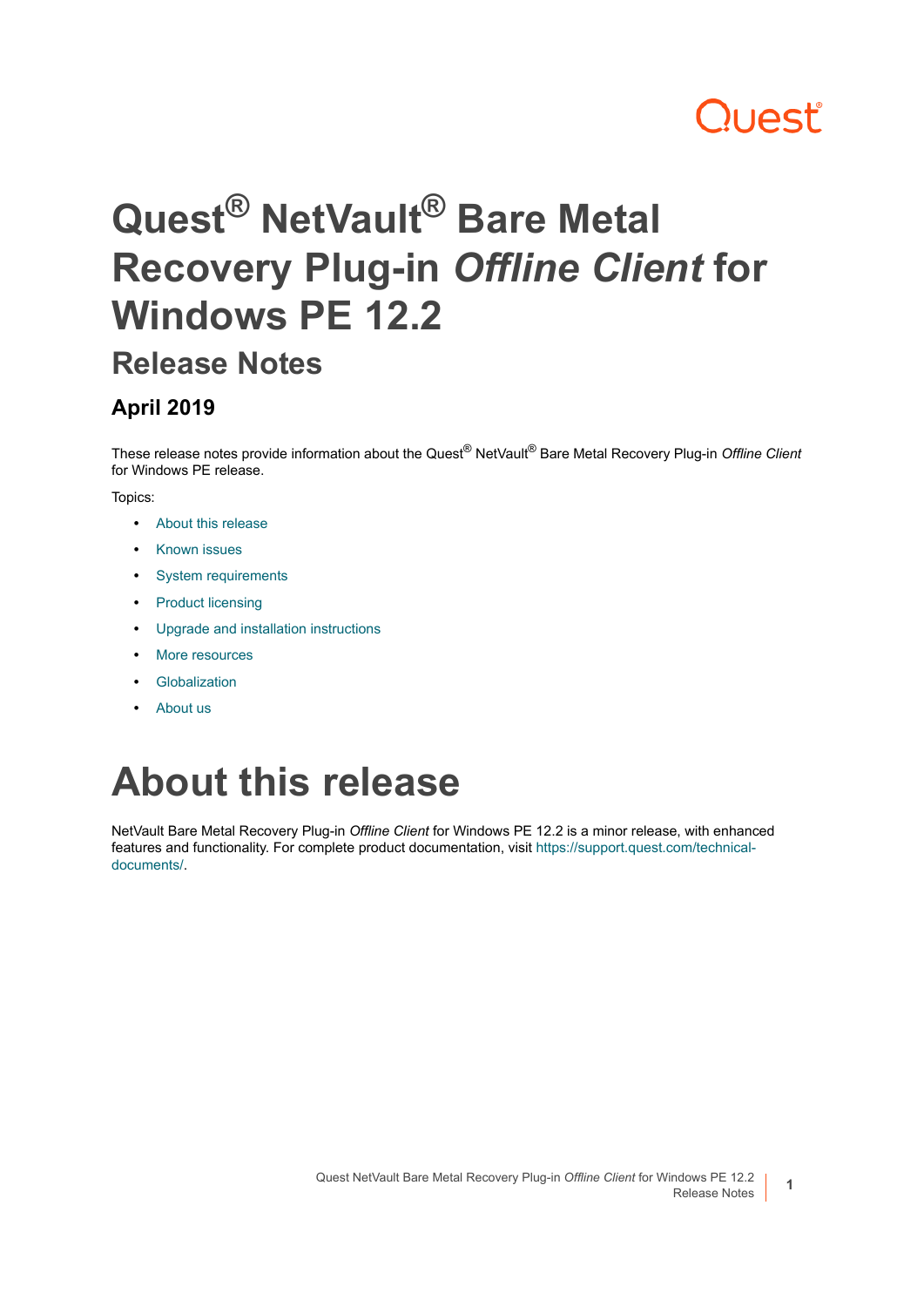# <span id="page-1-2"></span>**Known issues**

The following is a list of issues, including issues attributed to third-party products, known to exist at the time of release.

**Table 1. General known issues**

| <b>Known issue</b>                                                                                                                                                                                                                                                                                                                                                                                                                                                                                                                                                                                                                                                                                 | <b>Issue ID</b>                         |
|----------------------------------------------------------------------------------------------------------------------------------------------------------------------------------------------------------------------------------------------------------------------------------------------------------------------------------------------------------------------------------------------------------------------------------------------------------------------------------------------------------------------------------------------------------------------------------------------------------------------------------------------------------------------------------------------------|-----------------------------------------|
| Backing up Dynamic Disks is only supported through Disk Raw Mode.                                                                                                                                                                                                                                                                                                                                                                                                                                                                                                                                                                                                                                  | DNBMR-688<br>(17966,<br><b>VDG-252)</b> |
| Restoring a GPT partition table to a larger disk results in a new partition that is the same<br>size as the original: When a DR image is taken, the partition table is stored with it. At restore<br>time, this partition is written to the new target disk and re-creates the original disk. If you restore<br>to a disk that is larger than the original, the disk is partitioned to match the original size, which<br>can result in unused disk space. For example, if you restore a 100GB image to a 200GB disk, it<br>is partitioned for 100GB and leaves the extra space unused. You can use third-party partitioning<br>tools, such as GNU Parted or PartitionMagic, to correct this issue. | DNBMR-689<br>(17967,<br><b>VDG-253)</b> |
| Using the plug-in with NetVault Bare Metal Recovery Plug-in Offline Client for Windows<br>PE 10.x: To complete a restore job in which the target contains a Unified Extensible Firmware<br>Interface (UEFI) partition, use a blank disk. Windows PE does not include a tool that can be<br>used to unmount the UEFI partition so that it can be overwritten during the restore; this issue<br>causes restores to fail.<br><b>Workaround:</b> Use NetVault Bare Metal Recovery Plug-in Offline Client for Windows PE 11.x or                                                                                                                                                                        | DNBMR-958<br>(26597)                    |
| later.                                                                                                                                                                                                                                                                                                                                                                                                                                                                                                                                                                                                                                                                                             |                                         |
| If you use the Compression option with a Unified Extensible Firmware Interface (UEFI)<br>partition, a restore job might fail with the follow error messages:                                                                                                                                                                                                                                                                                                                                                                                                                                                                                                                                       | <b>DNBMR-1158</b>                       |
| ERROR: Failed to write align: Write: [262144] [Access is denied]<br>ERROR: Failed to restore compression data. Align write data error<br>ERROR: Failed to restore offset volume - compression data<br>Workaround: I lee disknart ave to render the disk hlank hefore heginning the restore and                                                                                                                                                                                                                                                                                                                                                                                                     |                                         |

**Workaround:** Use **diskpart.exe** to render the disk blank before beginning the restore and recovery process.

# <span id="page-1-0"></span>**System requirements**

Before installing NetVault Bare Metal Recovery Plug-in *Offline Client* for Windows PE 12.2, ensure that your system meets the requirements outlined in the *Quest NetVault Backup Compatibility Guide* available at <https://support.quest.com/technical-documents/>.

## **Upgrade and compatibility**

For complete supported-platform information, see the *Quest NetVault Backup Compatibility Guide*.

# <span id="page-1-1"></span>**Product licensing**

To obtain the license key for your NetVault Backup Server environment, determine the NetVault Machine ID of your main NetVault Backup Server. Also identify the machine IDs of any clients running application plug-ins, such as Oracle, MySQL, PostgreSQL, SQL Server, and Exchange.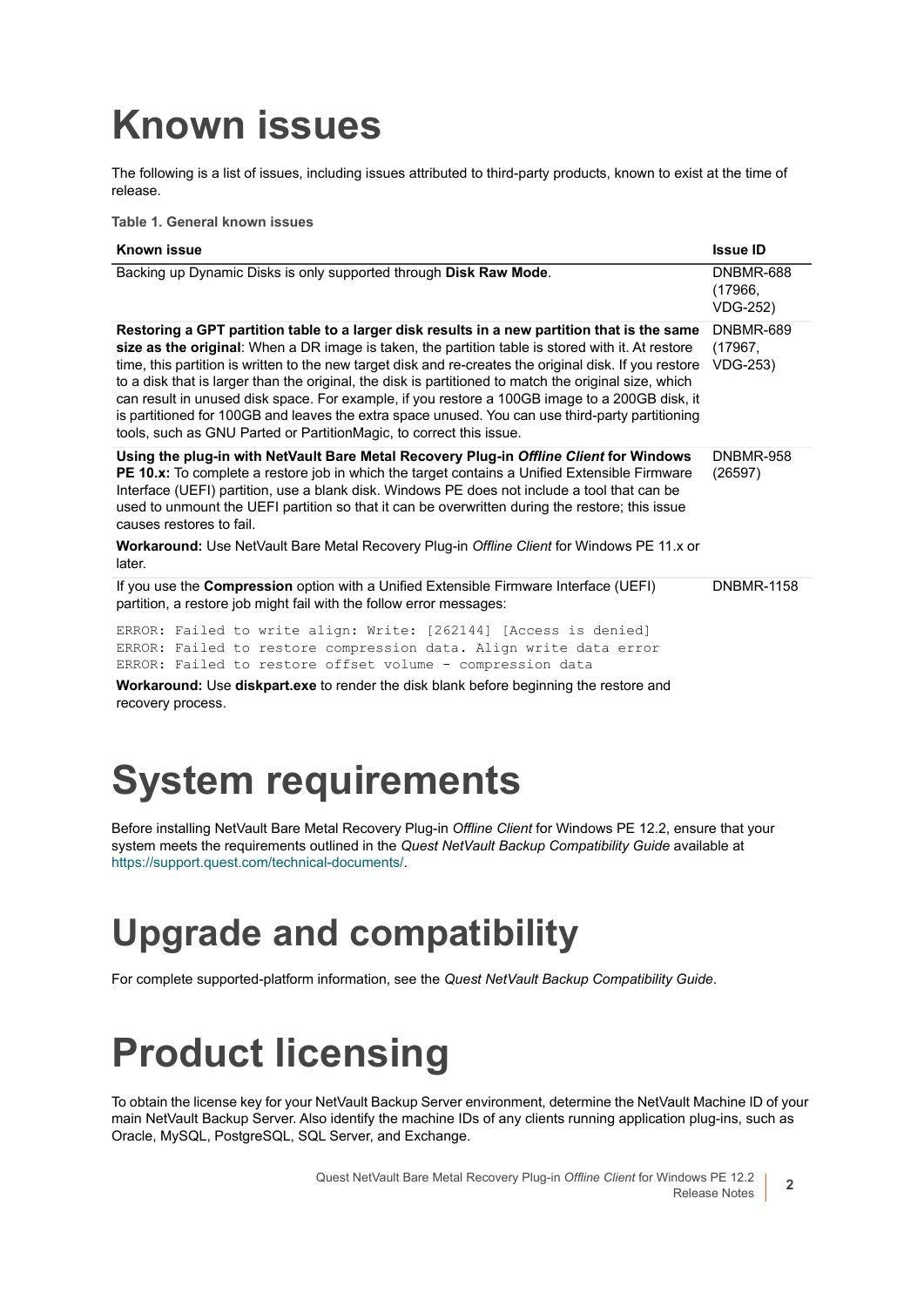You can use the NetVault Configuration Wizard to install the product license keys. Alternatively, you can install the license keys from the Manage Clients page.

- **•** [Obtaining a machine ID](#page-2-1)
- **•** [Installing a license key using the configuration wizard](#page-2-2)
- **•** [Installing a license key from the Manage Clients page](#page-2-3)

### <span id="page-2-1"></span>**Obtaining a machine ID**

- 1 Start the NetVault Backup WebUI.
- 2 In the Navigation pane, click **Manage Clients**.
- 3 In the **NetVault Backup Clients** list, select the applicable machine, and click **Manage**.
- 4 On the **View Client** page, note the machine ID exactly as it is displayed in the **Client Summary** table.

### <span id="page-2-2"></span>**Installing a license key using the configuration wizard**

- 1 In the Navigation pane, click **Guided Configuration**.
- 2 On the **NetVault Configuration Wizard** page, click **Install Licenses**.
- 3 In the **NetVault Backup Clients** list, select the applicable machine, and click **Next**.
- 4 In the **Enter the license key string** box, type or copy and paste the license key, and click **Apply**. After the key is applied successfully, a message is displayed.

### <span id="page-2-3"></span>**Installing a license key from the Manage Clients page**

- 1 In the Navigation pane, click **Manage Clients**.
- 2 In the **NetVault Backup Clients** list, select the applicable machine, and click **Manage**.
- 3 On the **View Client** page, click **Install License**.
- 4 In the **Install License** dialog box, type or copy and paste the license key, and click **Apply**. After the key is applied successfully, a message is displayed.
- 5 To dismiss the dialog box, click **Close**.

# <span id="page-2-0"></span>**Upgrade and installation instructions**

For upgrade and installation instructions, see the *Quest NetVault Bare Metal Recovery User's Guide*.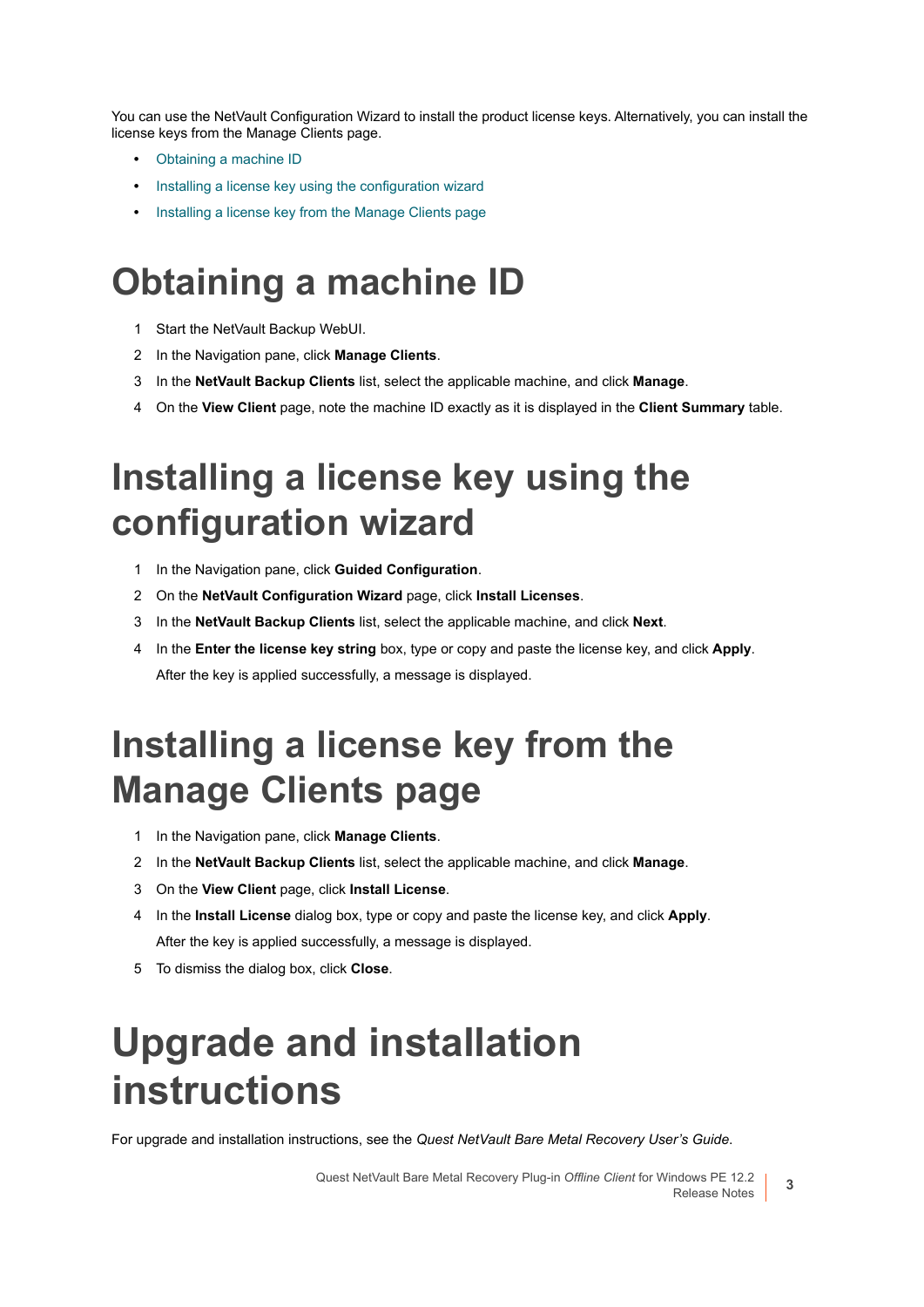## <span id="page-3-0"></span>**More resources**

Additional information is available from the following:

- **•** [Online product documentation](https://support.quest.com/technical-documents/)
- **•** [NetVault community](https://www.quest.com/community/products/netvault/)

# <span id="page-3-1"></span>**Globalization**

This section contains information about installing and operating this product in non-English configurations, such as those needed by customers outside of North America. This section does not replace the materials about supported platforms and configurations found elsewhere in the product documentation.

This release supports any single-byte or multi-byte character set. It supports simultaneous operation with multilingual data. This release is targeted to support operations in the following regions: North America, Western Europe and Latin America, Central and Eastern Europe, Far-East Asia, Japan.

The release is localized to the following languages: Chinese (Simplified), French, German, Japanese, Korean.

# <span id="page-3-2"></span>**About us**

Quest provides software solutions for the rapidly-changing world of enterprise IT. We help simplify the challenges caused by data explosion, cloud expansion, hybrid datacenters, security threats, and regulatory requirements. We are a global provider to 130,000 companies across 100 countries, including 95% of the Fortune 500 and 90% of the Global 1000. Since 1987, we have built a portfolio of solutions that now includes database management, data protection, identity and access management, Microsoft platform management, and unified endpoint management. With Quest, organizations spend less time on IT administration and more time on business innovation. For more information, visit [www.quest.com](https://www.quest.com/company/contact-us.aspx).

### **Technical support resources**

Technical support is available to Quest customers with a valid maintenance contract and customers who have trial versions. You can access the Quest Support Portal at [https://support.quest.com.](https://support.quest.com)

The Support Portal provides self-help tools you can use to solve problems quickly and independently, 24 hours a day, 365 days a year. The Support Portal enables you to:

- **•** Submit and manage a Service Request.
- **•** View Knowledge Base articles.
- **•** Sign up for product notifications.
- **•** Download software and technical documentation.
- **•** View how-to-videos.
- **•** Engage in community discussions.
- **•** Chat with support engineers online.
- **•** View services to assist you with your product.